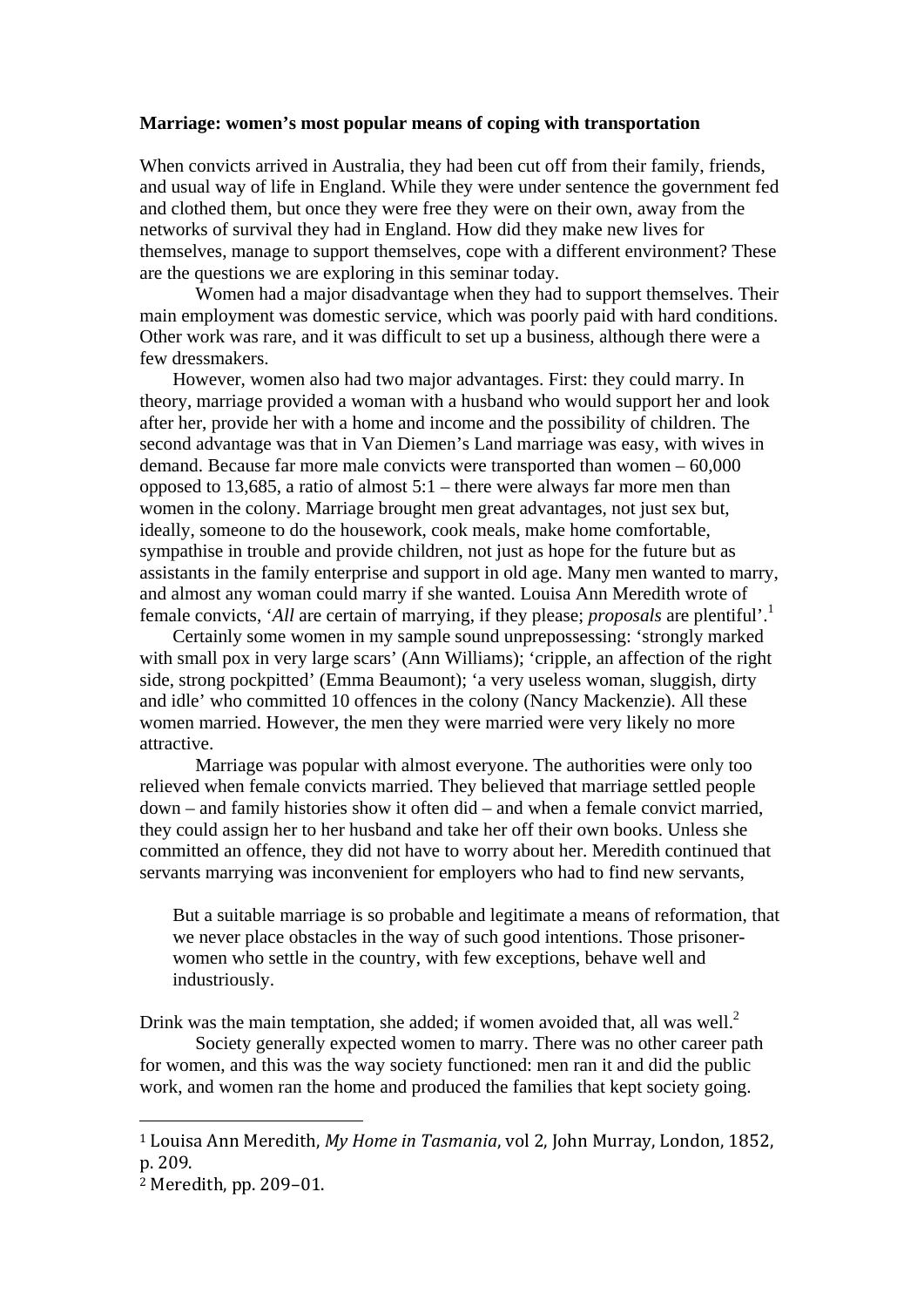Women themselves mostly expected to marry; the alternative was becoming a despised 'old maid'. In British communities, tradition, philosophy and practicalities all encouraged women to marry, and in convict colonies it was easy for them.

Of the 13,685 female convicts listed on our database, records of marital status in Britain show that just over half were single (54 percent), a third were married, and 16 percent, were widowed, which means single for practical purposes in the colony. So 70 percent could marry in Van Diemen's Land – though in fact, most could, since no one worried too much about bigamy, as long as everyone kept quiet about it. The authorities must have known that many women were committing bigamy, but presumably their desire for the women to settle down and get off their books was so strong that they did not worry overmuch about the legal aspect.

To find more detail about women and marriage I analysed 229 women's details from three ships: *Lady of the Lake* which arrived in 1829 from England, and two 1850 arrivals, *St Vincent* from England, and *Earl Grey* from Ireland.<sup>3</sup> I omitted the 4 percent who died at sea or in their first two years in the colony. My 229 women included fewer English and more Irish, Scottish and Welsh than the overall number, but the purpose of the paper is just to give an indication:

|          | My sample percentage | Overall percentage <sup>4</sup> |
|----------|----------------------|---------------------------------|
| English  | 53.3                 | 65                              |
| Irish    | 23                   |                                 |
| Scottish | 20                   | 15                              |
| Welsh    | 3.5                  |                                 |

As usual, the vast majority, 92 percent, were transported for non-violent theft of some sort, which could be as minor as stealing bread and cheese (Mary Ann Brodie). Only four per cent of crimes involved violence, including a handful of cases of arson. Two unfortunates were transported for vagrancy.

 Most women, 82 percent, had a prior conviction, usually only one. The majority, 60 percent, had a seven-year sentence. At the other end of the spectrum, 9 percent had a life sentence. Two-thirds of the women were single (68 percent) and 9 percent widowed, so over three-quarters were free to marry in the colony. In my sample, more Scottish and Irish women (30 and 27 percent) were married than English (18 percent), and Ireland had far more widows. More were married (27 percent) on the 1829 ship than on the 1850 ones (19 percent).

 The average age was 27, slightly higher than the overall average of 26, with the Irish oldest at 30 – probably explaining why more were married. Ages ranged from 15 to 51. A third, 35 percent, had children, up to seven. Half of these were allowed to take some children with them to the colony.

A quarter were Catholics and three-quarters Protestant. Literacy reports for two later ships indicate that nearly half, 41 percent, could read and write, and only a third were illiterate. The Irish were far less literate than the others; only 4 percent could read and write.

<sup>&</sup>lt;sup>3</sup> The 229 women's details were taken from the Female Convicts Research Group database, and chosen at random (but so that they had the same spread of nationalities as the larger sample in *Tasmania's Convicts*).

<sup>&</sup>lt;sup>4</sup> Alison Alexander, *Tasmania's Convicts*, Allen & Unwin, Sydney, 2010, p. 23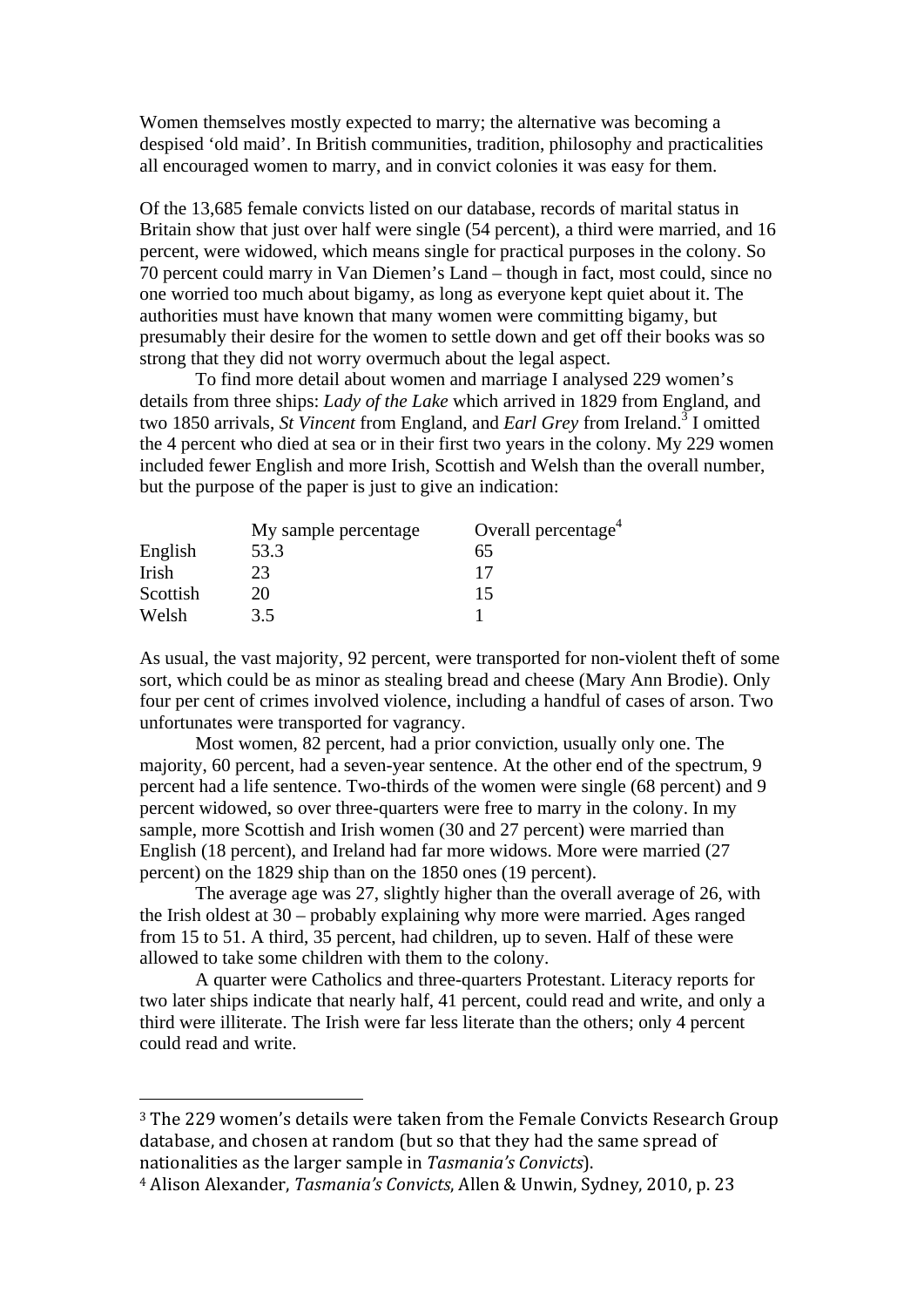The women's experience of family life varied. Those who brought children with them across the world were surely devoted mothers. Some had family members tried or transported with them, or at other times, which I suppose shows common interest and a possibility of reunion in the colony. In *A drift of Derwent Ducks*, Trudy Cowley showed that a quarter of the women transported on the *Australasia* were transported with a family member, so that not all family ties were broken with transportation.<sup>5</sup> But many records show dysfunctional families. Several women reported that their husbands were in America, presumably having deserted them; one woman's crime was stealing plate from her mother; Ellen Heath laced her husband's dinner with arsenic, and Elizabeth Macdonald was transported after her husband prosecuted her for stabbing him. She had already been half a dozen times in custody for quarrelling with him. However, not enough details are given to be able to give a general analysis.

When the women arrived in Van Diemen's Land, they were asked their occupation. 86 percent said they were servants, and a further 5 percent did some specific form of domestic work, cook or laundress. Only 8 percent had been in work other than domestic service: 2 dairy woman, 2 dressmakers, 11 industrial workers (cotton carder, factory girl, stocking weaver, fancy knitter), one vaguely professional (hospital nurse), and others described themselves as 'Fortune teller', 'keeping an apple stall' and, an intriguing mixture, 'Kept a loose house, Tambour worker, never in service'. One said she was a 'Nailer. Never been brought up to house work', and two were described as useless as servants. But whatever they did in Britain, domestic service was their destiny in the colony.

The authorities did not count prostitution as an occupation (except for the woman who kept a loose house), but 17 percent acknowledged that they had been on the town. More English women were prostitutes (19 percent) than Irish or Scottish (13 percent, 15 percent).

Women spent time in a British gaol before being transported, and gaol reports existed for 103 cases. Categorised on a scale of 1 to 5 (very bad, bad, middling, good, very good), they averaged 2.6, between bad and middling. The next report was by the ships' surgeons, and theirs are much more positive, with an average of 4, good – so surgeons, basing their reports on the behaviour they saw, judged much more favourably that gaolers at home, who judged on reputation and expectations. This is only an indication of the women's behaviour –the two groups of reports do not necessarily cover the same women – but the usually petty crimes and the good surgeons' reports indicate that most of these women are not rebellious, not serious criminals.

 In the colony, these convicts committed an average of 4 offences. When 11 atypical rebels with over 20 offences are omitted, the rest average 3, not very many in their years of servitude – especially when offences could be as trivial as walking the street of Hobart during the time of divine service (Elizabeth Morgan). The Irish average of 2.7 was slightly better, the Scottish average of 4.7 significantly worse – but this is still not bad over five or more years. Most female convicts were not too badly behaved, not too rebellious, and their convict experience had not alienated them from the general community. Then, working as servants in Van Diemen's Land instead of being shut up in prison, they were part of the community, their experience under sentence easing them back into the community.

<sup>5</sup> Trudy Cowley, *A drift of Derwent Ducks*, Research Tasmania, Hobart, 2005, p. 236.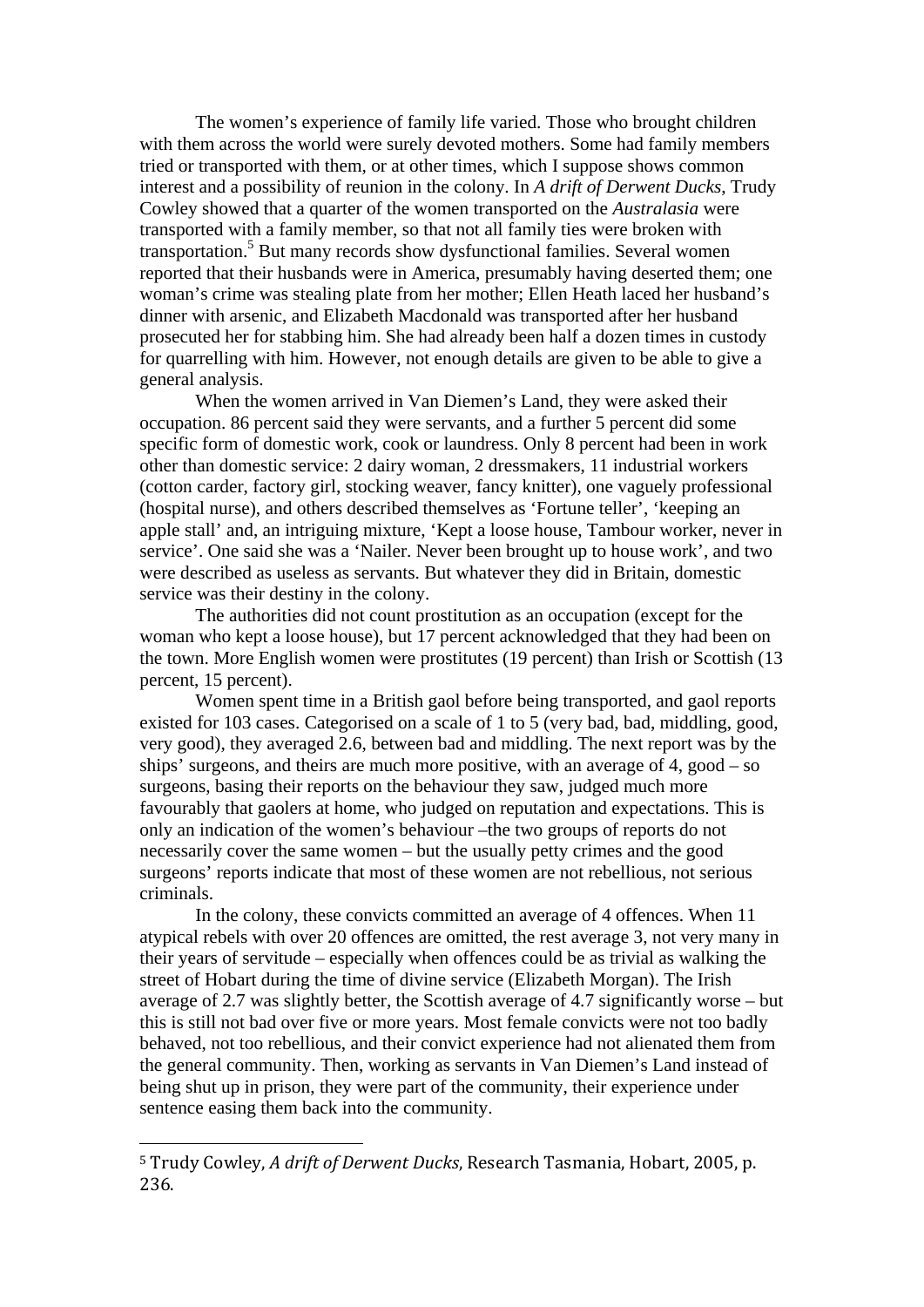# **Marriage**

Out of the 229 women, 174 married after they arrived, 76 percent. This is a minimal figure, as there are almost certainly more marriages which we have not yet discovered. In *A Drift of Derwent Ducks*, completed after extremely thorough research, Cowley found that 90 percent of her boatload married in the colony.6

## **Why did some women marry?**

Some factors made little difference. Nationality: Scottish women (69 percent) and the early contingent (67 percent) married slightly less often, Catholics married slightly more often, while length of sentence and the number of offences committed in the colony made little difference, though the few who committed over ten offences married slightly less often. Even so, 68 percent of the worst-behaved group married.

 Some factors were more significant. More single women and younger women married – though half the women in their fifties married. There were also some unusual groups. Prostitutes had a very high marriage rate, 88 percent. Literate women came second with, 82 percent.

 Factors not included in the records could have come into play. Marriage meant leaving the convict system and its restrictions and punishments, a huge bonus. As well, women convicts' work in the colony was going to be domestic. How much better to do your own work at home, instead of having to obey a mistress in her home, with its long hours and hard work. The facts about the women given above indicate that most would have been happy to return to the general community, on its terms. They might even want society's approval, which was gained by marriage, doing what people expected of you. The authorities would look more favourably on a married woman, doing what women were meant to do.

The women in the 1829 ship tended to marry after a longer period in the colony, an average of 5 years after their arrival. The women who arrived in 1850 married an average of 3 years after their arrival, some even marrying in the year they arrived. However, this was due to policy, not choice by the women. In the earlier period, marriage was seen as a reward to be earned by good behaviour, and women had to serve some years of their sentence before permission to marry was granted. By 1850, swamped with the huge number of convicts arriving, the authorities seemed only too glad for women to marry at any time in their sentences. For example, Mary Ann Morrison, an eighteen-year-old single literate Protestant servant transported for 15 years for uttering, 'middling' according to the surgeon, arrived in April 1850. She married later that year, had four children and died at the age of 53.

Ellen Heath served even less of her sentence. She was transported for life for attempting to poison her husband by putting arsenic in the rasher pudding she cooked him, the reason being 'another young man'. She put up no defence and it was amazing that she escaped the death penalty, but she was transported for life, bringing a stepchild with her.<sup>7</sup> Her behaviour was good, she married the year after her arrival to some brave or perhaps ignorant or desperate man. They had two children, and Ellen died in her eighties in 1908.

### **Why did some women not marry?**

 $6$  Cowley, p. 255.

<sup>&</sup>lt;sup>7</sup> Hampshire Telearaph, 10 March 1849.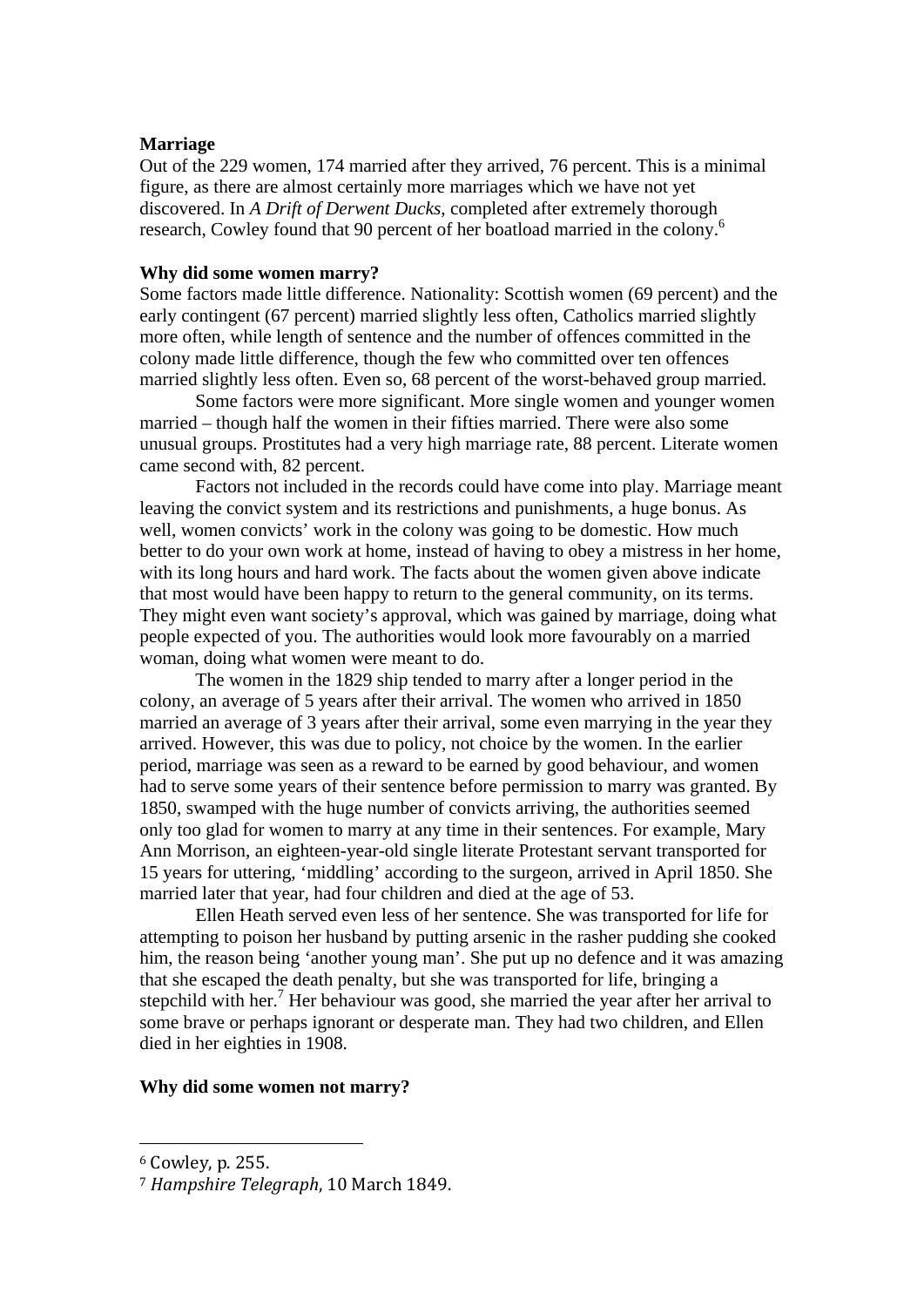There are some slightly more common characteristics of the 52 who did not marry. They were more likely to be English, to have been married before (almost half), to be older (average age on arrival was 31), to have had children (half again). Perhaps some did not want to commit bigamy, or were faithful to the memory of their husbands; perhaps some did not want to marry again (like my grandmother, widowed relatively early, who said she did not want to wash another man's underpants – handwashing, remember). Marriage could have disadvantages such as domestic violence, or dying in childbirth. The calibre of husband on offer in Van Diemen's Land, almost all exconvicts, might not have appealed.

However, single women had the problem of supporting themselves in the colony. Eleven brought children with them so perhaps lived with family in old age, one was a dressmaker, but apart from domestic service there was no other obvious way for them to earn a living. Even those with a skill in Britain, such as the lathe turner and the stocking weaver, could not find factories in Van Diemen's Land where they could use their training.

It is possible that even in Van Diemen's Land with its dearth of women, some women did not receive a marriage proposal. Elizabeth Macdonald, transported for stabbing her husband, in her forties with a violent disposition, did not marry in the colony. However, both women transported for cutting and wounding found husbands in Van Diemen's Land.

# **Children**

75 of my sample had children in Van Diemen's Land, 33 percent. However, the true number is probably higher: Cowley found that 128 women out of 200 on the *Australasia* had children in the colony, 64 percent. Still, Louisa Ann Meredith commented that many of the convict women who married had no family. Perhaps the trauma of being convicted led to periods stopping? Of the 41 prostitutes, 33 married but only 11 had children, so perhaps venereal disease produced infertility.

## **Was marrying successful?**

From the authorities' point of view, marriage certainly did reform some women. 'Hellish Meg' is not a promising nickname for a convict: Margaret Kidston of Scotland, on the town, already married. In Hobart she committed 31 offences including being found in a disorderly house in bed with a man, but two men applied to marry her, and she married in 1845. She died, presumably at home, at Ralph's Bay in 1880, aged 70, apparently having committed no further offences.

 Mary Anne Whitfield, transported for life for stealing a cloak, was described as a having a bad character and connexions and convicted twice before. In England she was married with three children. In Hobart, her four offences included keeping a disorderly house and being found in a house drunk. Her ticket of leave was revoked for using improper language to the chief constable and throwing a stick at him. She married four years after her arrival. Thirteen years later, noted on her record was: 'Having generally conducted herself with propriety since her transportation, and her demeanour for some years past having been such as to prove that she has thoroughly reformed'.

 Ann Oliver was transported for life for stealing, was on the town, and the gaol report described her character, connexions and former life as very bad. She married two years after her arrival, and her recommendation for a pardon noted that she had been charged with only one trivial offence in over nine years, was married to a respectable man and could produce two certificates of good character.